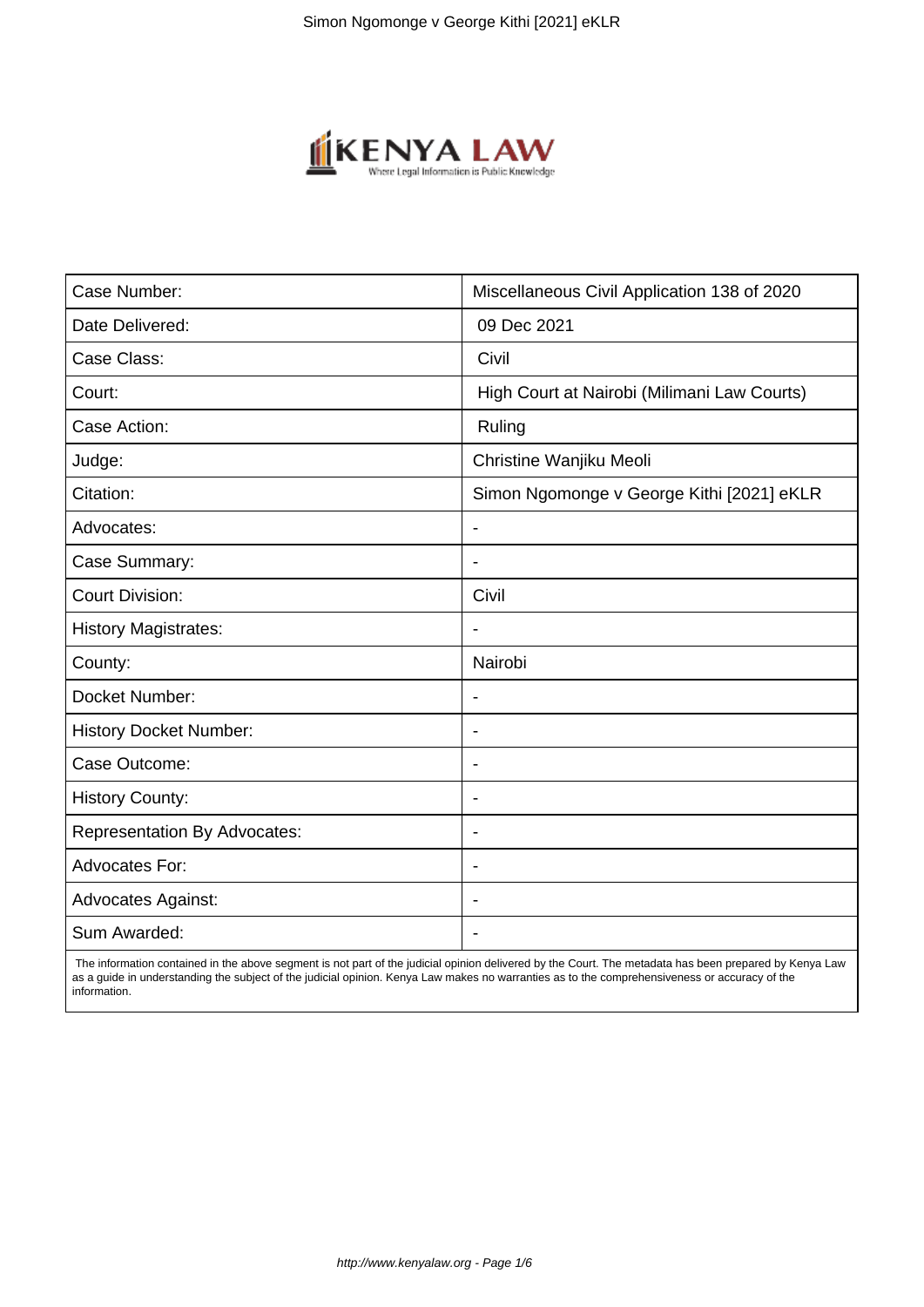## **REPUBLIC OF KENYA**

# **IN THE HIGH COURT OF KENYA AT NAIROBI**

# **CIVIL DIVISION**

## **MISC. CIVIL APPLICATION NO. 138 OF 2020**

#### **SIMON NGOMONGE T/A**

**DOLLAR AUCTIONS..............................APPLICANT/RESPONDENT**

# **VERSUS**

**GEORGE KITHI..........................................RESPONDENT/APPLICANT**

# **RULING**

1. The undisputed background to the motion dated 15<sup>th</sup> February 2021 by George Kithi (hereafter referred to as the Applicant for the purposes of the motion) is as follows. By a letter dated 16<sup>th</sup> November 2018, the firm of **Kirwa Koskei & Co. Advocates** instructed **Simon Ngomonge t/a Dollar Auctions** (hereafter referred to as the Respondent for the purposes of the motion) to levy distress for rent arrears amounting to Sh. 1,518,959.64 against the firm of **Kithi & Co Advocates** who were at the time tenants at Maendeleo House, the property of Maendeleo ya Wanawake Organization.

2. Although the Applicant appears to dispute service by the Respondent of the proclamation notice dated  $21<sup>st</sup>$  November 2021 upon one Lilian, an alleged employee of the firm of **Kithi & Co. Advocates,** it is common ground that the said proclamation was brought to his attention soon thereafter, pursuant to which the Applicant moved the Business Premises Rent Tribunal (hereafter the BPRT) in **Tribunal Case No. 943 of 2018** under certificate of urgency seeking interim orders against **Kirwa Koskei & Co. Advocates** and the Respondent. On 23rd November 2018, the matter was certified urgent, and orders issued to restrain the said parties *"from taking, selling or in any way interfering with the goods purportedly distrained and proclaimed…on or about the 22nd off November 2018*" or interfering with the Applicant's quiet possession of the business premises or evicting the Applicant therefrom. The matter was set for inter partes hearing on 28<sup>th</sup> January 2019. According to the Respondent the Applicant subsequently reached an agreement with **Kirwa Koskei & Co. Advocates** and paid the rent arrears.

3. On 10th March 2020 the Respondent filed the Auctioneer's Bill of Costs herein against **George Kithi** in person**.** The said bill of costs is the subject of the motion dated 15<sup>th</sup> February 2021 by which the Applicant is seeking that the bill of costs be struck out. The motion is expressed to be brought under Section 1A, 1B and 3A of the Civil Procedure Act, Order 2 Rule 1 of the Civil Procedure Rules, Rule 55 of the Auctioneers Rules and Schedule 4 Part II of the Auctioneers Rules of 1997.

4. The motion is premised on the grounds on the face of the motion, and as amplified in the affidavit of the Applicant who describes himself as the managing partner of the firm of **Kithi & Co. Advocates** hence duly authorized and competent to swear the affidavit. The Applicant deposes that the Respondent's bill of costs is premised on a distress for rent allegedly carried out upon the instructions of Kirwa Koskei & Company Advocates, the purported landlord, as against the firm of **Kithi & Co. Advocates** ; that the firm of **Kithi & Co. Advocates** has been in occupation of the property known as Maendeleo House pursuant to a tenancy agreement with Maendeleo Ya Wanawake Organisation (hereafter MYWO) which owns the property ; that the firm of **Kirwa Koskei & Company Advocates** is a stranger and no landlord/tenant relationship exists between the two advocate firms; and that the firm of **Kithi & Company Advocates** upon which the proclamation notice was allegedly served is a legal entity capable of suing and being sued as a distinct entity from its directors and shareholders and as such, the Applicant is non-suited in the taxation application.

5. Counsel further disputes service of the purported proclamation notice upon **Kithi &Co. Advocates** through one Miss Lillian stating that no such person had ever been employed as a secretary in his firm but he confirms that he had become aware of the said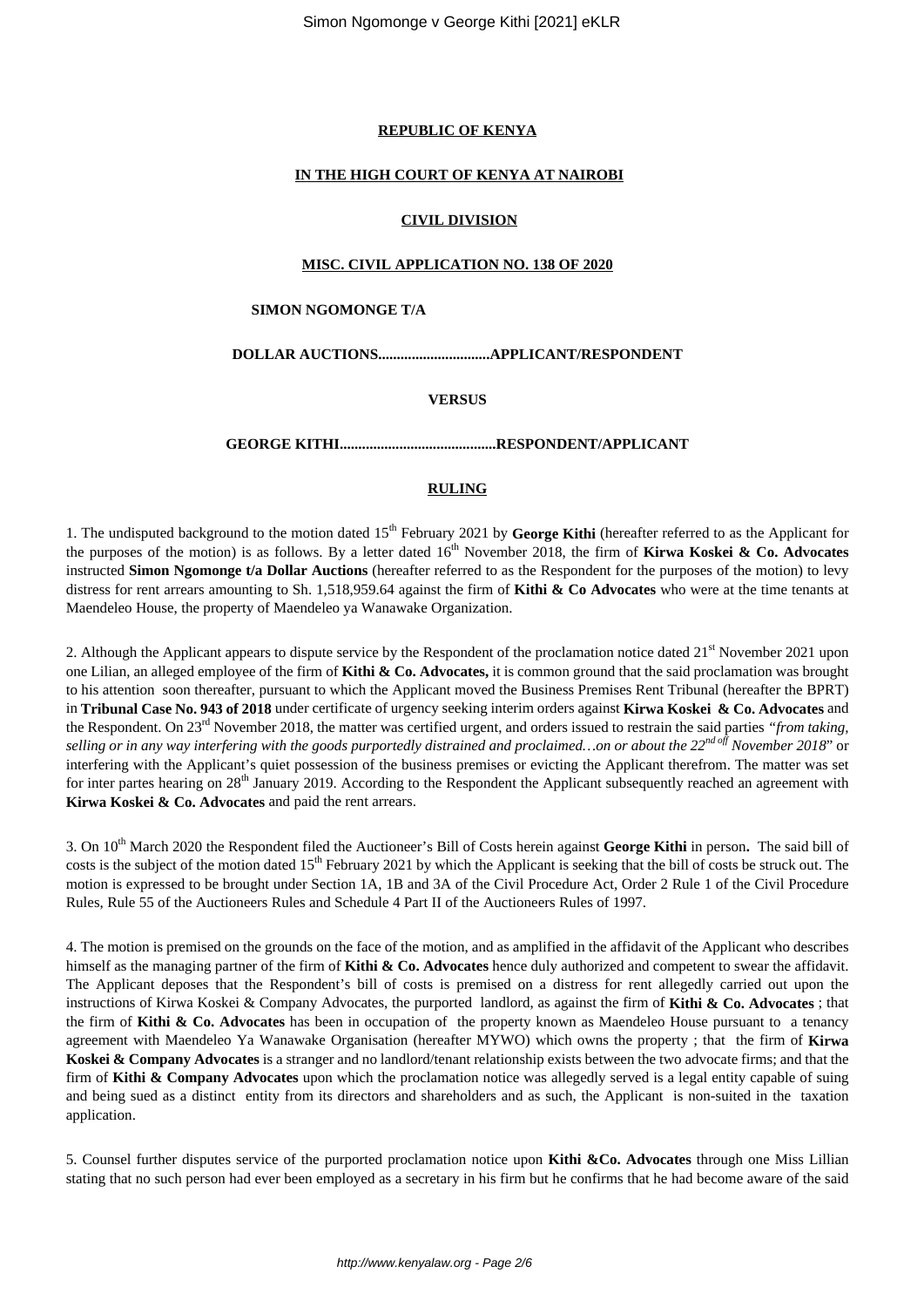notice in November 2018. He asserts that prior to receiving the proclamation notice his firm received exaggerated rent demands from various third parties claiming to be managing agents/executive officers of MYWO whereas no notification of increase in rent had been communicated by MYWO; and that at the time of these demands and the purported proclamation, the firm of **Kithi & Co. Advocates** was not in rent arrears. He asserts that the Respondent should recover his fees from the firm that instructed him while purporting to be the landlord and not from **Kithi &Co. Advocates** as neither execution as would attract fees was levied nor proclamation notice served upon his firm and hence the bill of costs is scandalous, vexatious, frivolous and ought to be struck out.

6. The Respondent opposed the motion through a replying**.** Therein, he deposes that having been instructed by **Kirwa & Koskei & Company** Advocates to levy distress for rent, he had proceeded to proclaim the Applicant's goods and as per practice the proclamation notice was served upon the secretary of **Kithi & Company Advocates** who introduced herself as Lilian. He asserts that the Applicant cannot claim to be a stranger to the firm of **Kirwa & Kosgei Company Advocates** and the Respondent, as he had subsequent to the proclamation moved the BPRT for injunctive orders against the said parties in Tribunal case No. 943 of 2018. Moreover, that the firm of **Kithi & Co. Advocates** is not a duly incorporated entity and therefore the Applicant was properly enjoined in his capacity as the sole proprietor and or partner therein. Finally, citing the Auctioneers Practice Rules he contended that a debtor is liable to pay auctioneers' fees after a proclamation notice is served upon them and that the subject bill has been outstanding since 2018 and ought to proceed to taxation.

7. The motion was canvassed by way of written submissions. The Applicant reiterated his affidavit material concerning the Respondent's asserted instructions to argue that only the landlord, in this case the MYWO or a person acting under their instructions could properly instruct the bailiff to levy distress and that the Respondent herein had not demonstrated that he was duly instructed to levy distress against the firm of **Kithi & Co. Advocates**. He cited the case of **Royal Gardens Hospital v Ebrahim Omenyi Ambwere & Another (2018) eKLR** to support his submissions.

8. Counsel contended that for the foregoing reason, the fact that no proclamation was properly served on his firm and that the firm was not in rent arrears at the time, the distress for rent was illegal and further that, because no execution was carried out, there was no basis for the auctioneers' bill of costs. Counsel cited the case of **C.Y.O Owayo v George Hannington Zephania Aduda t/a Aduda Auctioneers & Another [2007] eKLR** in this regard**.** Following up on the foregoing, counsel relied on the case of **Ahmednasir Adbikadir & Co. Advocates v National Bank of Kenya Limited [2006] eKLR** to submit that the bill of costs herein was founded on an illegality and could not be sustained.

9. Regarding joinder, the Applicant invoked the provisions of Order 1 Rule 10 of the Civil Procedure Rules and called to his aid the decisions in **Diamond Trust Bank Kenya Limited v Richard Mwangi Kamotho & 2 Others [2017] eKLR** and **Skair Associates Architects v Evangelical Lutheran Church of Kenya & 4 Others [2015] eKLR** to assert that that the firm of **Kithi & Company Advocates** is a separate legal entity from the Applicant. He urged the court to allow his motion.

10. On the part of the Respondent, it was asserted citing **Halsbury's Law of England 4th Edition Volume 1(2)** paragraph 19 and 20 that a principal/agent relationship can be created by express appointment made orally or in writing or can be implied from conduct or through ratification by the principal of the agent's actions on his behalf. Counsel submitted that the Respondent having received express instructions from **Kirwa & Koskei Co.** Advocates who acted on behalf of MYWO lawfully acted as the landlord's agent in levying distress for rent. And that the action prompted the cause filed by the Applicant in the BPRT. Restating the provisions of Rule 7 and 55 of the Auctioneers Act, counsel submitted that a proclamation notice having been served, the Respondent is entitled in law to raise the itemized bill of costs for taxation in view of the dispute arising herein. The court was urged to consider that the bill has remained unsettled since 2018 and that the application if allowed will work injustice and prejudice against the Respondent. Counsel urged that the motion be disallowed so that taxation of the bill of costs could proceed.

11. The court has considered the rival affidavit material and submissions of the parties in respect of the motion. In my opinion, two broad issues arise for determination, namely, whether the distress for rent was legal and whether the Applicant herein was properly enjoined in this matter. The first issue encompasses three sub- questions, namely whether the proclamation notice was duly served upon the Applicant's firm, whether the Respondent was properly instructed and whether the firm of **Kithi & Co. Advocates** was in arrears of rent at the material time. I propose to deal with the sub-issues arising under the first issue in the order in which they are set out.

12. The dispute arises from the asserted proclamation upon the firm of **Kithi and Co. Advocates** on or about  $22<sup>nd</sup>$  November 2021, and while the Applicant claimed at paragraph 14 of the supporting affidavit that the service of the proclamation was upon a stranger to his firm, in his depositions at paragraphs 7-10 of the said supporting affidavit, the Applicant all but admits that the proclamation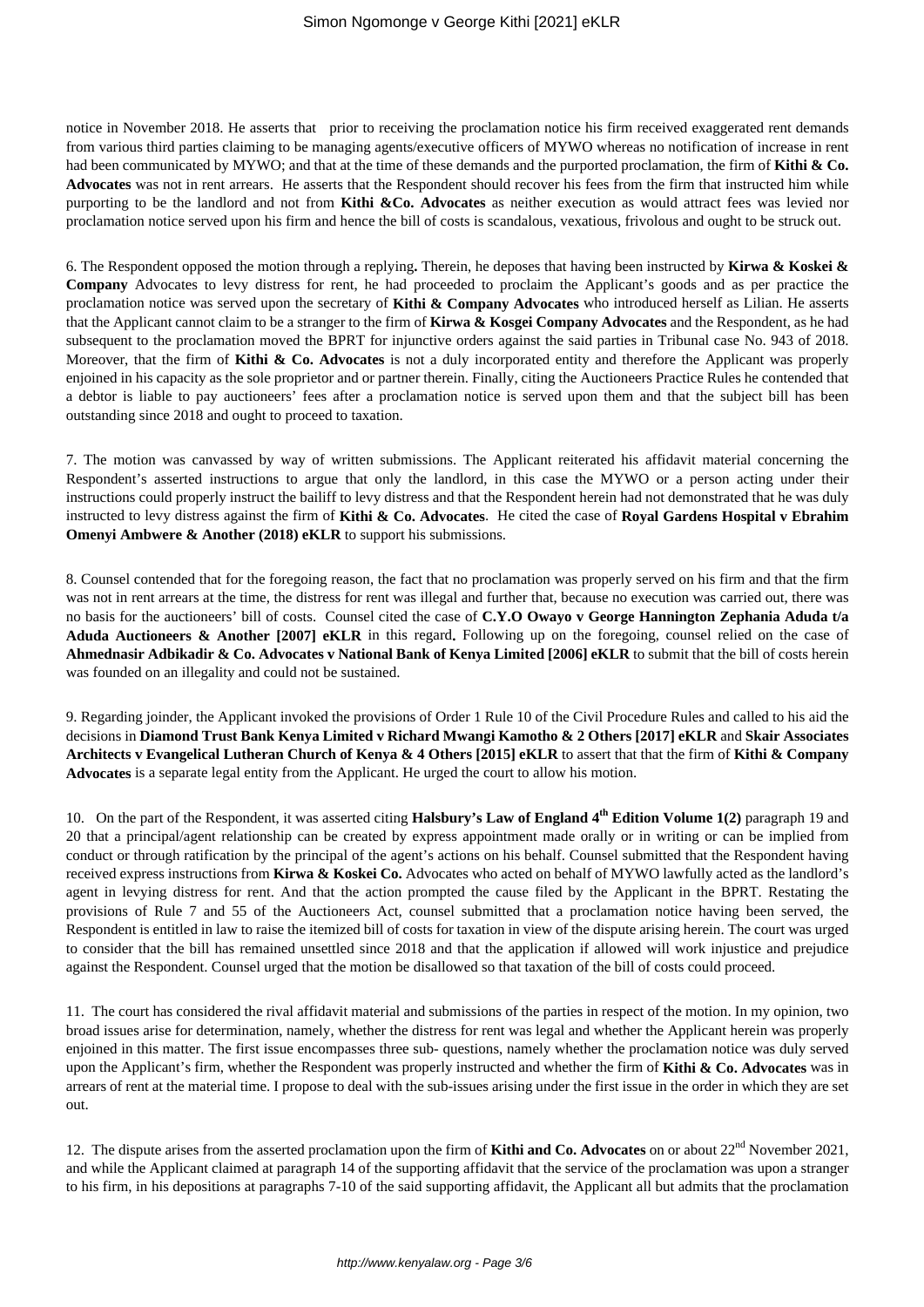was indeed served on the firm. The exhibited copy of the notice states at the bottom that a secretary by the name Lilian signed the notice. Indeed, there is what appears to be a signature at the bottom of the Respondent's copy exhibited as annexure **SN2** to his replying affidavit.

13. The fact of the service is also confirmed by the Respondent in his affidavit and independently, by the copy of the **BPRT** order dated 23.11.2018 marked **"SN3"** and annexed to the replying affidavit. The order shows the date of the "purported" proclamation to be 22.11.2018, just a day after the proclamation notice date of 21.11.2018 (annexure **"SN2"** to replying to affidavit). If indeed a stranger to the firm had been served, it would be unlikely that the Applicant would have been in possession of the proclamation notice so soon afterwards .

14. The Applicant concedes in his affidavit that the notice came to his attention but does not explain how that happened, and though not disclosing at the time of applying to this court that he had already approached the BPRT, he has in submissions confirmed the proceedings. This court is therefore satisfied that the notice was indeed served upon the firm of **Kithi & Co. Advocates** on 22.11.2018. The question whether such proclamation or distress amounts to attachment or execution under the Auctioneers Act and therefore attracting fees is not a matter for consideration by this court but by the Taxing Master.

15. Regarding the Respondent's instructions, there is no dispute that the property known as **Maendeleo House** in which the firm of Kithi & Co. Advocates were tenants is the property of MYWO and not **Kirwa Koskei & Co. Advocates** who gave instructions to the Respondent. Therefore, under section 3(1) of the Distress for Rent Act, only the landlord, MYWO could distrain for rent either directly or through appointed agents. The Respondent herein has shown that he was duly instructed by the firm of **Kirwa Koskei & Co. Advocates** to levy distress upon the Applicant's firm.

16. The letter of instruction from the said firm and dated  $16<sup>th</sup>$  November 2021 is exhibited as annexure **SN1** to the Respondent's affidavit. The letter does not name MYWO as the landlord but indicates that the tenancy in question is in **Maendeleo House** and the tenant is **Kithi & Co. Advocates**. Nowhere does the letter describe the firm of Kirwa Koskei & Co. Advocates as the landlord. Indeed, the words *"C. C Client"* at the bottom of the letter indicate that the firm is acting on behalf of its client and not in its own right. No evidence has been tendered to show that the said law firm had no instructions from the owners of the building to act as they did. According to the Respondent, subsequent to the BPRT orders the Applicant and the firm of **Kirwa Koskei & Co. Advocates** entered into an agreement and the former settled his rent arrears. This deposition was not controverted.

17. Equally, the proclamation notice is headed **"MAENDELEO HOUSE KIRWA KOSKEI & CO. ADVOCATES"** in the space provided for the landlord and **Kithi & Co. Advocates** in the space provided for the tenant. In an ideal situation, the landlord's name should have been clearly indicated to be **MYWO** and not **Maendeleo House** but these slips and misdescriptions do not without more, invalidate the documents or purport a landlord/tenant relationship between **Kirwa Koskei & Co. Advocates** and **Kithi & Co. Advocates** as the Applicant has claimed. I think to read the documents in that way would be stretching things, especially in this case where the tenant was a law firm with a long-standing tenancy in Maendeleo House, hence aware of the identity of the landlord. It is a fact of notoriety for several decades now and of which this court takes judicial notice that the building known as Maendeleo House has always been the property of MYWO.

18. Considered in this light and reading the proclamation notice in its entirety together with the letter of instruction the notice could not be construed to impute that the firm of Kirwa Koskei & Co. Advocates were passing themselves off as the Applicant's landlord and purporting to issue instructions to the Respondent. In his replying affidavit, the Respondent has clearly indicated how he received instructions from the firm of **Kirwa Koskei Advocates** to levy distress at **Maendeleo House** against Kithi & Co. Advocates , and unless it was demonstrated that the said law firm itself had not been duly instructed by MYWO, which has not been shown, it must be concluded that at best, the said law firm had due instructions from the landlord before instructing the Respondent, or at worst was an ostensible agent of the landlord. The fact that the Applicant had between December 2016 and January 2017 received notifications of the appointment of Messrs. **LLoyd Masika** as managing agents of the building (see Applicant's annexure  $3(a) \& (b)$  does not exclude the involvement of different law firms and auctioneers in the event of default by the tenant.

19. Concerning the issue of outstanding rent, the proclamation notice and letter of instruction to the Respondent indicate that rent arrears in the sum of Sh. 1, 518,959.64 was due from **Kithi & Co. Advocates** as of 16<sup>th</sup> November 2018. The Applicant asserts in his affidavit that the said firm was not in arrears at all and claimed in submissions that that was the basis upon which he obtained orders from the BPRT. On his part, the Respondent asserts that after the BPRT orders issued, the Applicant entered into an agreement with **Kirwa Koskei & Co. Advocates** and paid the outstanding rent.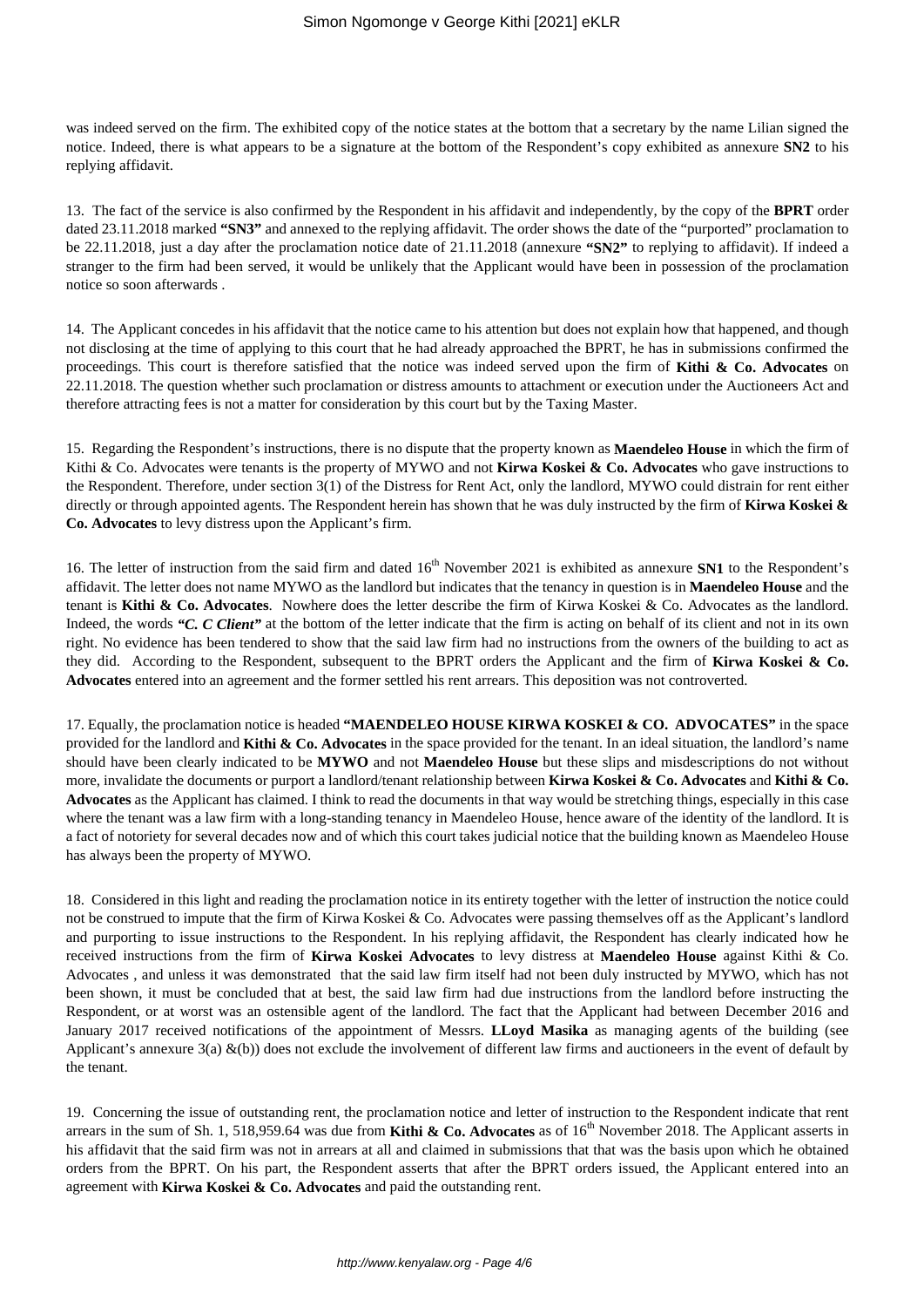20. The BPRT order relied upon by the Applicant was evidently a temporary one given at the interim stage. It does not state the reasons thereof, and no further proceeding or order from the said Tribunal was furnished by the Applicant to demonstrate the Tribunal's final findings or orders concerning the claimed rent arrears leading to the distress. The Applicant could have but did not obtain any evidence from his landlord to demonstrate to the court that his firm was up to date concerning rents in the material period. The tenant need not have been in arrears amounting to the actual sums stated in the proclamation. The landlord's right to levy distress accrues whenever any amount of rent due from a tenant is in arrears. In **J.K. Chatrath & Another v Shah Cedar Mart (1967) E.A. 93** the Court of Appeal for Eastern Africa in upholding the position in England as applied by section 3 of the Distress for Rent Act stated that the landlord was entitled to distrain for rent if any rent was in arrears and that the mere taking of such goods did not become illegal merely because the value of goods distrained exceeded what was actually in arrears. This court is not persuaded that the Applicant has established that the tenant herein was not in arrears at all at the time of the impugned distress.

21. In the case of **C.Y.O v George Hannington Zephania Aduda T/A Aduda Auctioneers** cited herein by the Applicant the Court of Appeal stated:

#### **Section 3(1) of the Distress for Rent Act states as follows:**

*"3(1) Subject to the provisions of this Act, any person having any rent service in arrears and due upon a grant, lease, demise or contract shall have the same remedy by distress for the recovery of that rent or rent service as is given by the Common Law of England in a similar case."*

**Thus, in looking into what constitutes illegality of distress for rent, we must not only consider our laws, but must also consider what in England would be considered an illegality in the levy of distress. In Halsbury's Laws of England, 4th Edition Volume 13 paragraph 368 it is stated:**

#### **"368. Circumstances in which distress is illegal**

**An illegal distress is one which is wrongful at the very outset, that is to say either where there was no right to distrain or where a wrongful act was committed at the beginning of the levy invalidating all subsequent proceedings.**

**The following are instances of illegal distress; a distress by a landlord after he has parted with his reversion; a distress by a person in whom the reversion is not vested; a distress when no rent is in arrears; or for a claim or debt which is not rent; as a payment for the hire of chattels; a distress made after a valid tender of rent has been made; a second distress for the same rent; a distress off the premises or on the highway; a distress in the night that is between sunset and sunrise ………… a distress levied or proceeded with contrary to the law of Distress……..."**

22. Having considered the three grounds upon which the Applicant asserted illegality in respect of the distress for rent, the court is not satisfied that any of them have been made out.

23. Now turning to the second issue, this court readily agrees with the Applicant that, based on the provisions of Order 1 Rule 10(2) of the Civil Procedure Rules and this court's decision in **Diamond Trust Bank Kenya Limited v Richard Mwangi Kamotho & 2 Others (2017) eKLR,** the Applicant is non-suited to the bill of costs. Not because he is a separate entity from the firm of **Kithi & Co. Advocates**, which is evidently a partnership in which the Applicant is the managing partner, but because the process of distress was taken against the firm of **Kithi & Co. Advocates** and not the Applicant as a person, although he did move the BPRT in that capacity. The bill of costs ought to have been made out against the tenant in respect of whom instructions for distress issued and distress commenced.

24. In the circumstances, the Court will invoke the provisions of Order 1 Rule 10(2) of the Civil Procedure Rules and order that the Applicant's name be struck out from the cause, and that the firm of **Kithi & Company Advocates** be enjoined as the Respondent in this matter. Leave is granted to the Respondent to amend the bill of costs accordingly within 14 days of today's date, whereupon taxation shall proceed before the Taxing Master. To that extent only the motion has succeeded. Costs will abide the outcome of the cause.

# **DELIVERED AND SIGNED ELECTRONICALLY ON THIS 9TH DAY OF DECEMBER 2021**